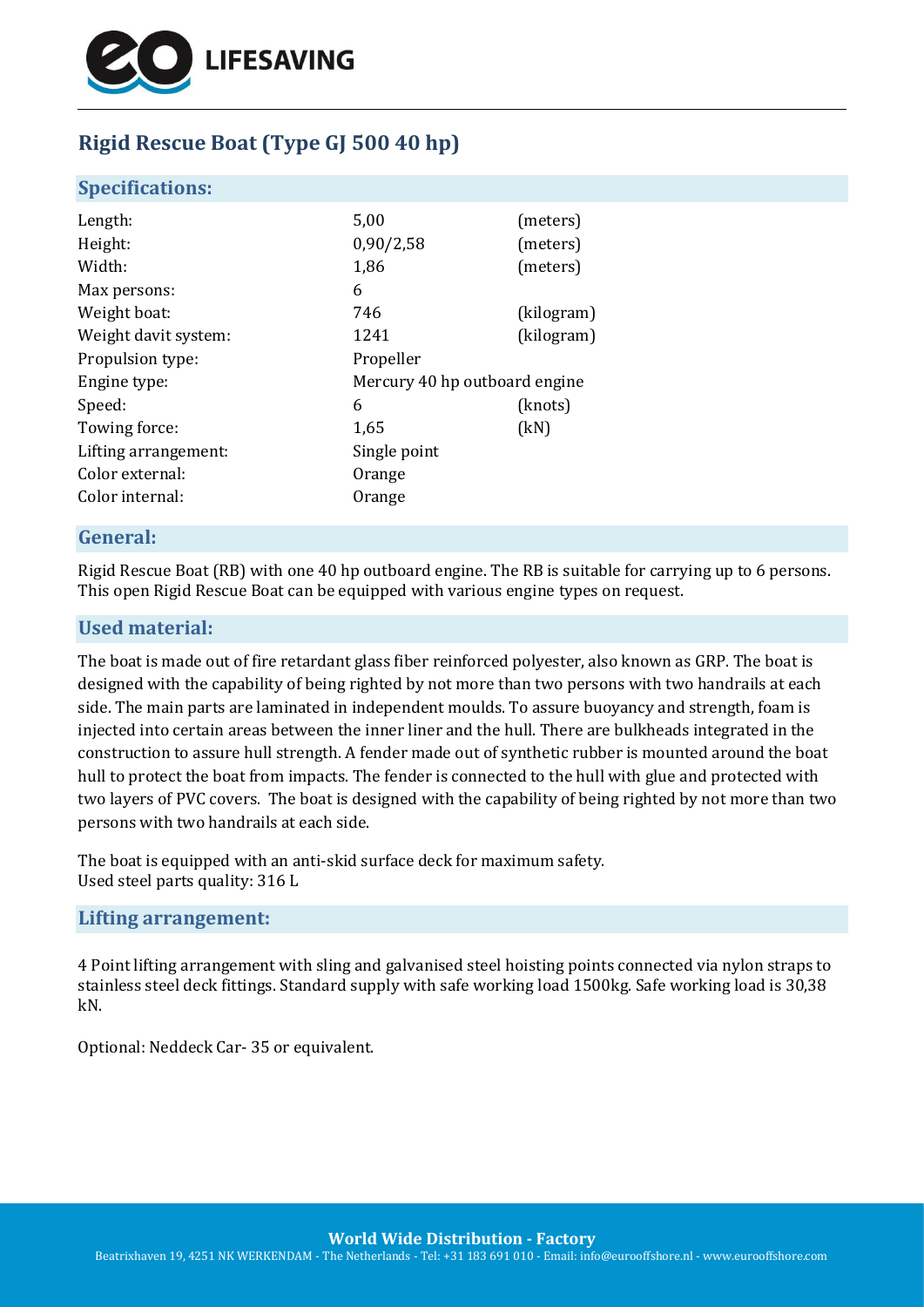

# **Engine specifications:**

The Type GJ 500 40 hp is equipped with one Mercury 40hp outboard engine or equivalent. The engine meets the requirements of 1996 amendments to SOLAS 1974 and LSA Code. Classification Society also approves the engines installed.

Model: Mercury 40 hp 2-stroke Power: 18,40 kW Fuel: Gasoline Fuel capacity: 50 ltr. Starting method: Manual operating

#### **Fuel:**

There is sufficient fuel for 4 hours operation at a speed of 6 knots.

#### **Propeller:**

There is a propeller protection guard installed.

## **Equipment:**

The equipment required by LSA regulation is provided. The painter release hook is fitted at the bow, buoyant lifelines and grips are fitted on both sides.

## **Equipment (electrical):**

The boat is equipped with various electrical equipment, which are all controllable by a battery switch panel near the stern. Standard supply is a 42V battery charger, charging the two independent 12V batteries.

- Position indicating light for stern light / SB PS light
- Handheld search light
- Compass
- One extra battery

Electric equipment is according to IP 56 standard.

## **Operation:**

The main operation of the boat is carried out from the manual operated handle of the engine fitted at the stern. The following equipment is fitted on the console:

- Cable steering
- Hand held search light
- Compass
- Painter release device
- Position light
- SOLAS rescue equipment set

**World Wide Distribution - Factory**